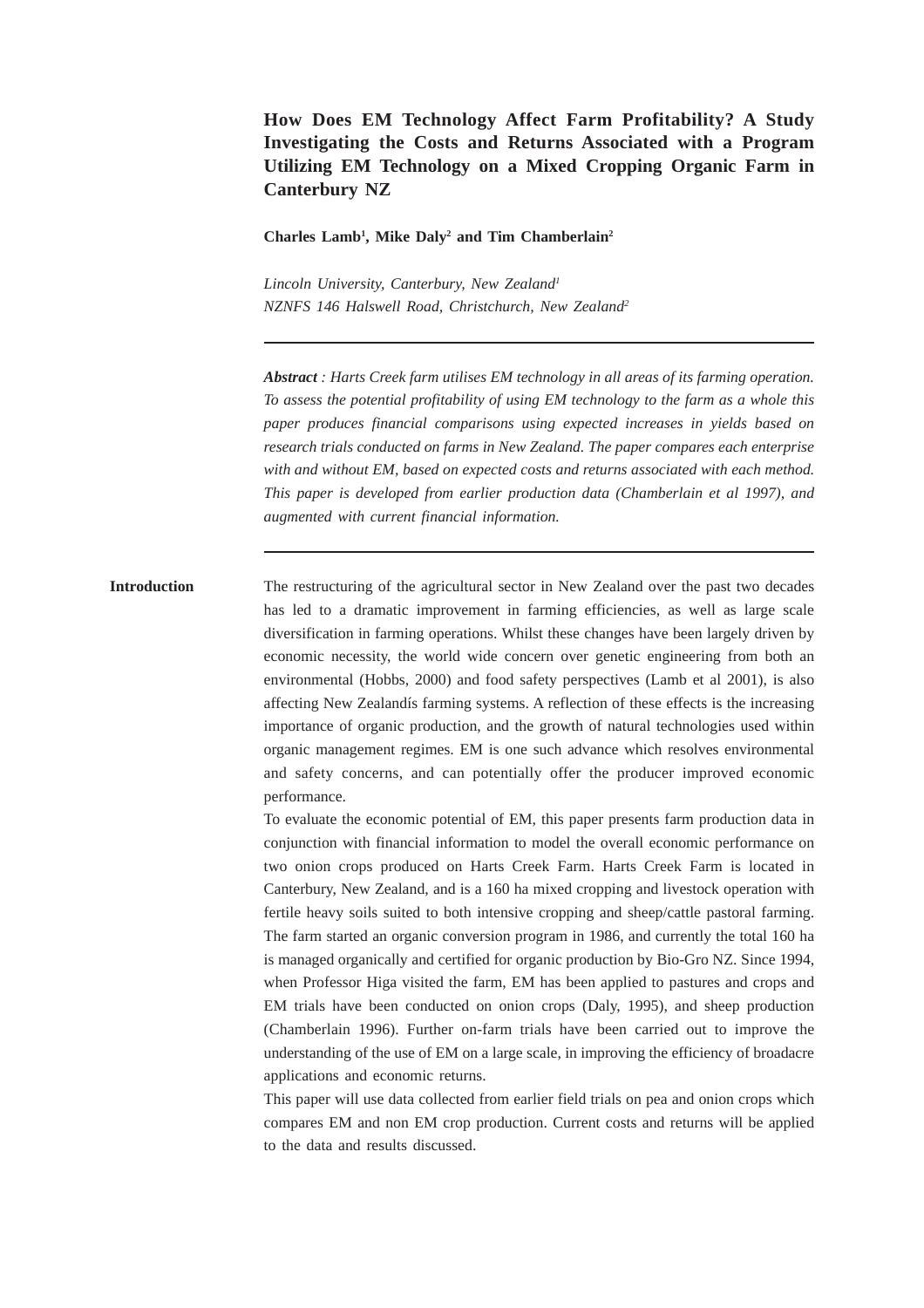**Methods** The data was provided from trials sited within 50 kms of Christchurch on Harts Creek and Wyenova farms. The trials were run in partnership with the farmers who cultivated, planted and managed the crop, and assisted with taking measurements. The crops all received irrigation when the farmer determined it was necessary.

> The onion crops (*Alium cepa cv*. "Pukekohe Long Keeper") were grown on a "Wakanui" silt loam soil (Kear et al., 1967) which was prepared by rotary hoeing after a winter green feed crop in August. The field had previously been in ryegrass/white clover pasture for four years. The trials were direct seeded using a precision seeder in 1.5 m wide beds with four rows to the bed using a 300 mm between row spacing. Seed spacing within the row was 60 mm. The first trial had four replicates and a plot size of 5 by 1.5 m and the second trial had five replicates and a plot size of 5 by 1.5 m. For the first trial EM was applied at a rate of  $10$  L ha<sup>-1</sup> with  $10$  L ha<sup>-1</sup> of molasses mixed into water and applied at 10 000 L ha<sup>-1</sup> through a watering can onto the foliage of the crop, on November 11, December 22 and January 20. In the case of the second trial, EM was applied at a rate of 10 L ha<sup>-1</sup> with 10 L ha<sup>-1</sup> of molasses mixed into water and applied either at 10 000 L ha<sup>-1</sup>, through a watering can, or through a sprayer at 800 L ha<sup>-1</sup>, or 200 L ha<sup>-1</sup> onto the foliage of the crop. EM and Foliarfeed (fish based foliar fertiliser) applications began 27 September 1997, were repeated 2-3 weekly and concluded on 6 February 1998 (total of 9 applications). Crop vigour was accessed visually at bulbing (January 22). At harvest (March 1-7) the field dried onions were graded and weighed.

> The process pea crop (*Pisum sativum* cv. "Princess") was grown on a Templeton silt loam soil (Kear et al., 1967)) which was ploughed after an oat grain crop. The straw was incorporated by cultivation during the winter. The peas were sown on 7 October at  $290 \text{ kg}$  ha<sup>-1</sup> using a 15 cm between row spacing. In addition the field had a basal application of  $250 \text{ kg}$  ha<sup>-1</sup> of reactive phosphate rock applied to correct a low soil phosphate concentration. The trial had four replicates and a plot size of 5 by 10 m. EM was applied at the previously described rate, twice during crop growth (at mid flower and at early pod development). The crop was irrigated on the 16 and 23 December, and harvested on the 31 December.

### **Results Financial Information**

Table 1.describes current cost and returns used in the calculation of crop profitability on both peas and onions. The cost structure for land preparation, crop management, harvest, process and packing costs are calculated on the basis of tonnes per hectare, and indicate a positive scale effect as shown in Figure 1. below. The costs associated with 50 and 60 tonnes/ha production levels were forecast using input data associated with lower levels of production, using a non linear least squares technique. This excludes the treatment costs, ie those costs additional to the production costs, listed in Table 1.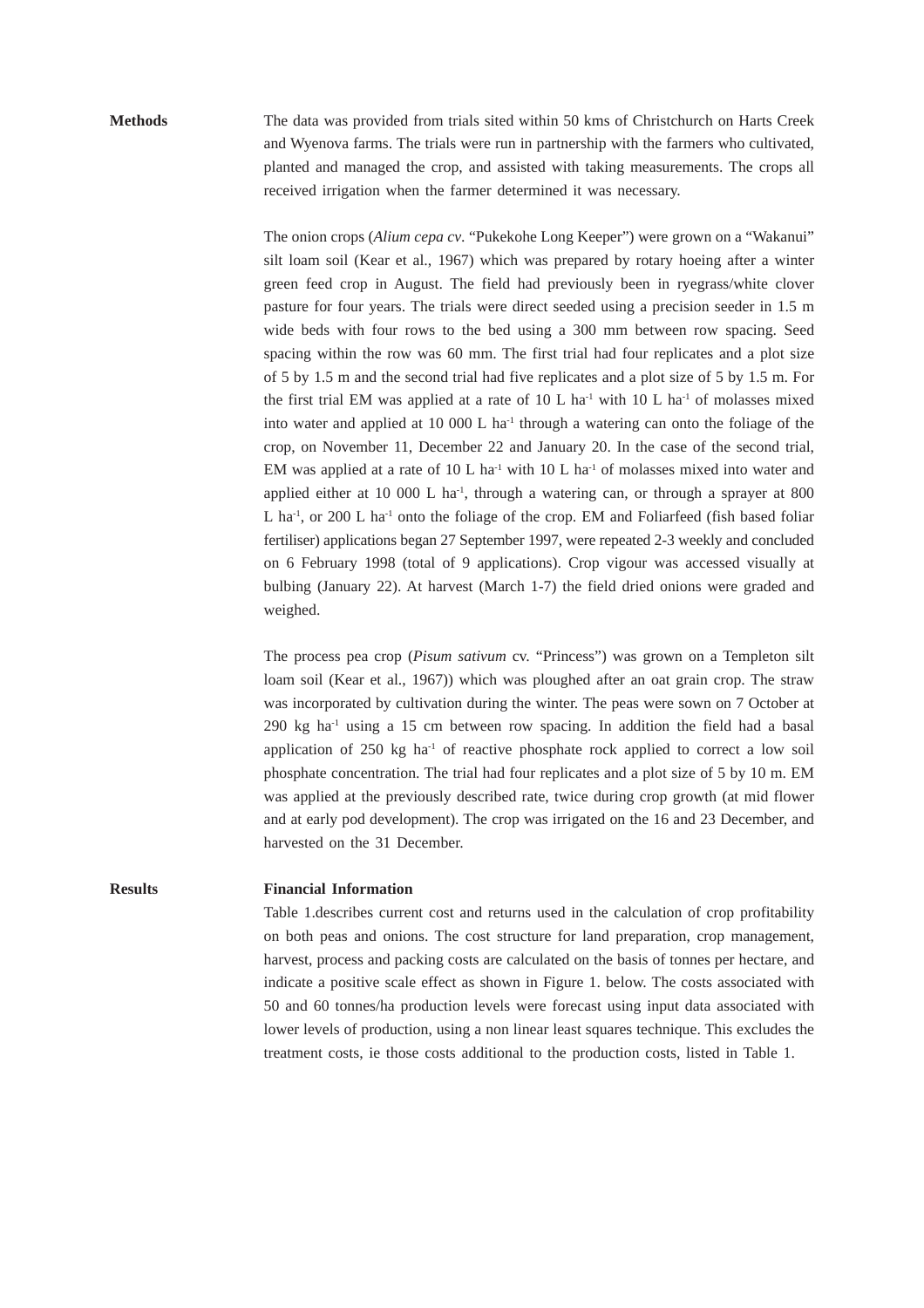| <b>Costs</b>          | <b>Onions</b> | Peas        |  |
|-----------------------|---------------|-------------|--|
| Production Costs*     | \$296/tonne   | \$1400/ha   |  |
| EM                    | \$170/ha      | \$68/ha     |  |
| <b>RPR</b>            | \$200/ha      | \$60/ha     |  |
| <b>Biophos</b>        | \$400/ha      |             |  |
| Blood & Bone          | \$600/ha      |             |  |
| Seasure (foliafeed)   | \$300/ha      |             |  |
| Farmers Mix           | \$1100/ha     |             |  |
| <b>Trace Elements</b> |               | \$20/ha     |  |
| <b>NPKS</b>           | \$1350/ha     |             |  |
| <b>Returns</b>        |               |             |  |
| First grade           | \$1.00/kg     |             |  |
| Other grades          | \$0.60/kg     |             |  |
| Bio Gro Grade 5       |               | \$420/tonne |  |

**Table 1. Pea and Onion Financial Information**

\*includes preparation, crop management, harvest, process and packing costs

## **Financial Performance**

Table 2 that follows describes the financial costs and returns, when they are applied to both the onions and pea trial data. Points to note are:

With onions, the application of Biophos produced the highest overall level of production in trial one, with just over 55 tonnes/ha. In the second trial the application of EM and molasses produced the highest overall level of production with 74 tonnes/ha. However, when the production data is combined with the financial information, EM produced onions had the highest gross margin in both cases, \$38,818/ha in the case of the first trial data set and \$38,090/ha in the case of the second data set.

In the first trial, EM produced the highest relative percentage (82%) of first grade onions and in the second trial EM produced 68% of first grade product which was slightly less than the Fertiliser (NPKS) 70% and Foliafeed 73% trials.

The EM pea production trial produced a higher level of production than the control group which translated into the highest gross margin of \$1892/ha.



**Figure 3. Total and Average Onion Variable Costs**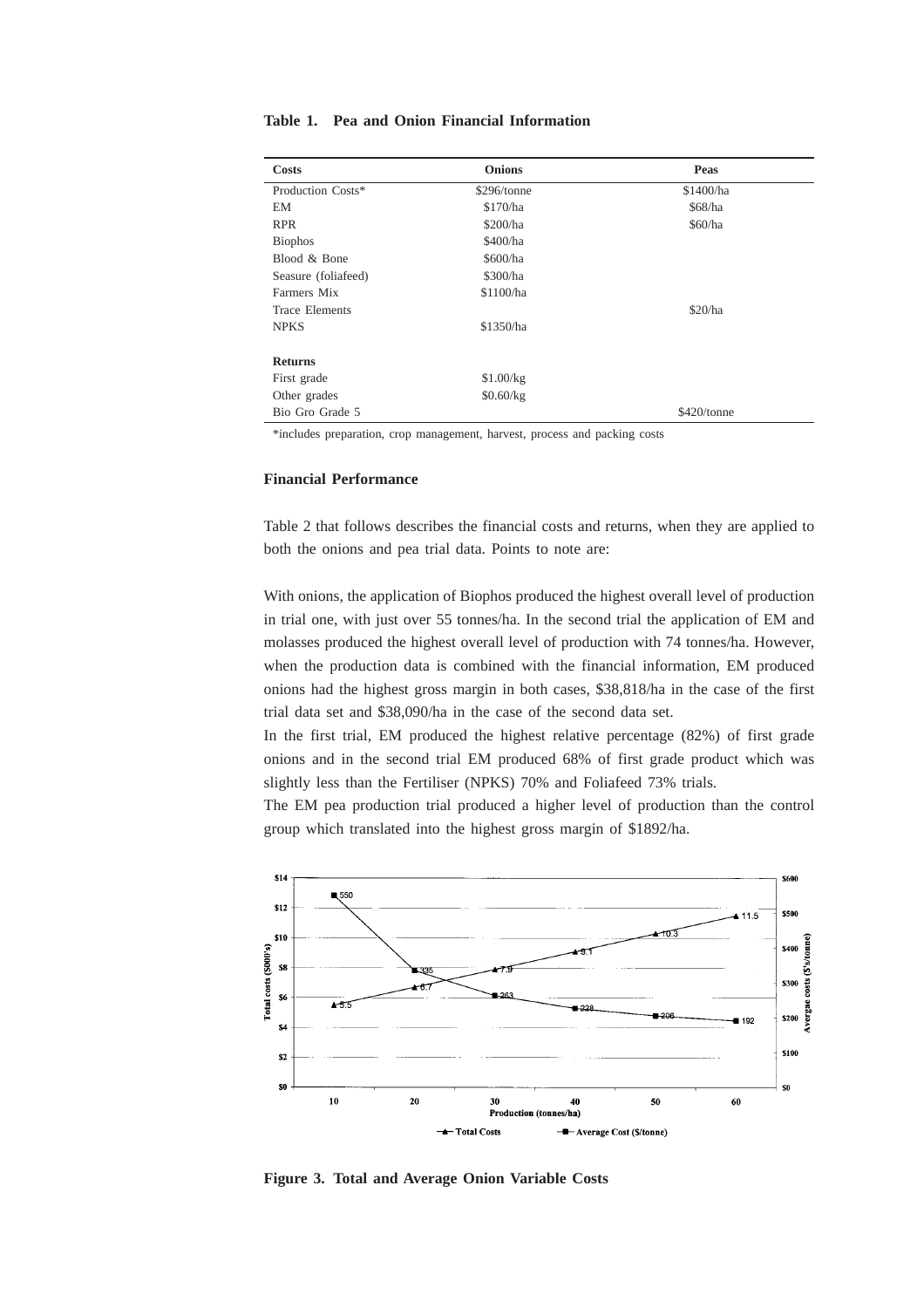| <b>Crop</b>          | <b>Total Yield</b> |             | Process small | $\frac{0}{0}$ |                                                        |          |          |
|----------------------|--------------------|-------------|---------------|---------------|--------------------------------------------------------|----------|----------|
|                      | (t/ha)             | First grade |               |               | & rejectFirst grade Gross Return Costs/ha Gross Margin |          |          |
| <b>Onion-Trial 1</b> |                    |             |               |               |                                                        |          |          |
| Control              | 41.7               | 25.0        | 16.7          | 60.0          | \$35,020                                               | \$9,304  | \$25,716 |
| <b>RPR</b>           | 49.2               | 34.9        | 14.3          | 70.9          | \$43,480                                               | \$10,404 | \$33,076 |
| <b>Biophos</b>       | 55.1               | 39.7        | 15.4          | 72.1          | \$48,940                                               | \$11,312 | \$37,628 |
| Blood & Bone side    | 52.4               | 41.3        | 11.1          | 78.8          | \$47,960                                               | \$11,188 | \$36,772 |
| RPR plus Blood &     |                    |             |               |               |                                                        |          |          |
| <b>B</b> one         | 52.1               | 38.1        | 14.0          | 73.1          | \$46,500                                               | \$11,352 | \$35,148 |
| Seasure              | 51.9               | 32.9        | 19.0          | 63.4          | \$44,300                                               | \$10,828 | \$33,472 |
| <b>EM</b>            | 53.6               | 43.9        | 9.7           | 81.9          | \$49,720                                               | \$10,902 | \$38,818 |
| Farmers mix          | 48.2               | 35.6        | 12.6          | 73.9          | \$43,160                                               | \$11,184 | \$31,976 |
| <b>Onion-Trial 2</b> |                    |             |               |               |                                                        |          |          |
| Control              | 65.0               | 32.0        | 33.0          | 49.2          | \$33,200                                               | \$10,300 | \$22,900 |
| $Control + mol$      | 66.0               | 42.0        | 24.0          | 63.6          | \$42,600                                               | \$10,660 | \$31,940 |
| $EM + molasses$      | 74.0               | 50.0        | 24.0          | 67.6          | \$51,200                                               | \$13,110 | \$38,090 |
| Foliafeed            |                    |             |               |               |                                                        |          |          |
| (fish based foliar)  | 62.0               | 45.0        | 17.0          | 72.6          | \$46,200                                               | \$11,800 | \$34,400 |
| Foliafeed $+$ EM $+$ |                    |             |               |               |                                                        |          |          |
| molasses             | 69.0               | 44.0        | 25.0          | 63.8          | \$45,200                                               | \$12,330 | \$32,870 |
| Fertiliser (NPKS)    | 64.0               | 45.0        | 19.0          | 70.3          | \$45,600                                               | \$12,970 | \$32,630 |
| Peas                 |                    |             |               |               |                                                        |          |          |
| Control              | 6.1                |             |               |               | \$2,562                                                | \$1,400  | \$1,162  |
| $EM + molasses$      | 8.0                |             |               |               | \$3,360                                                | \$1,468  | \$1,892  |

**Table 2. Production and Gross Margin Information**

**Discussion** The use of EM, produced onion and pea crops with the highest gross margins not only because of increased overall total production, but perhaps more importantly, in the case of onions, because of the higher percentage of first grade onions produced when using EM. It should be noted however, that the production data used in this paper were from trial plots and variations from these production levels could be expected under normal growing and management regimes. It should also be noted that the cost structures used in these trials were specific to the farms where the trials were undertaken and could be expected to vary in other farming situations.

> From an economic perspective the results of the financial analysis in this paper indicate that the use of EM on onions and peas produces the highest financial returns when compared to other forms of fertiliser applications.

> Results from the use of EM in lamb production indicate similarly higher levels of productivity, however, until this is incorporated with financial information the affect on farm profitability is uncertain.